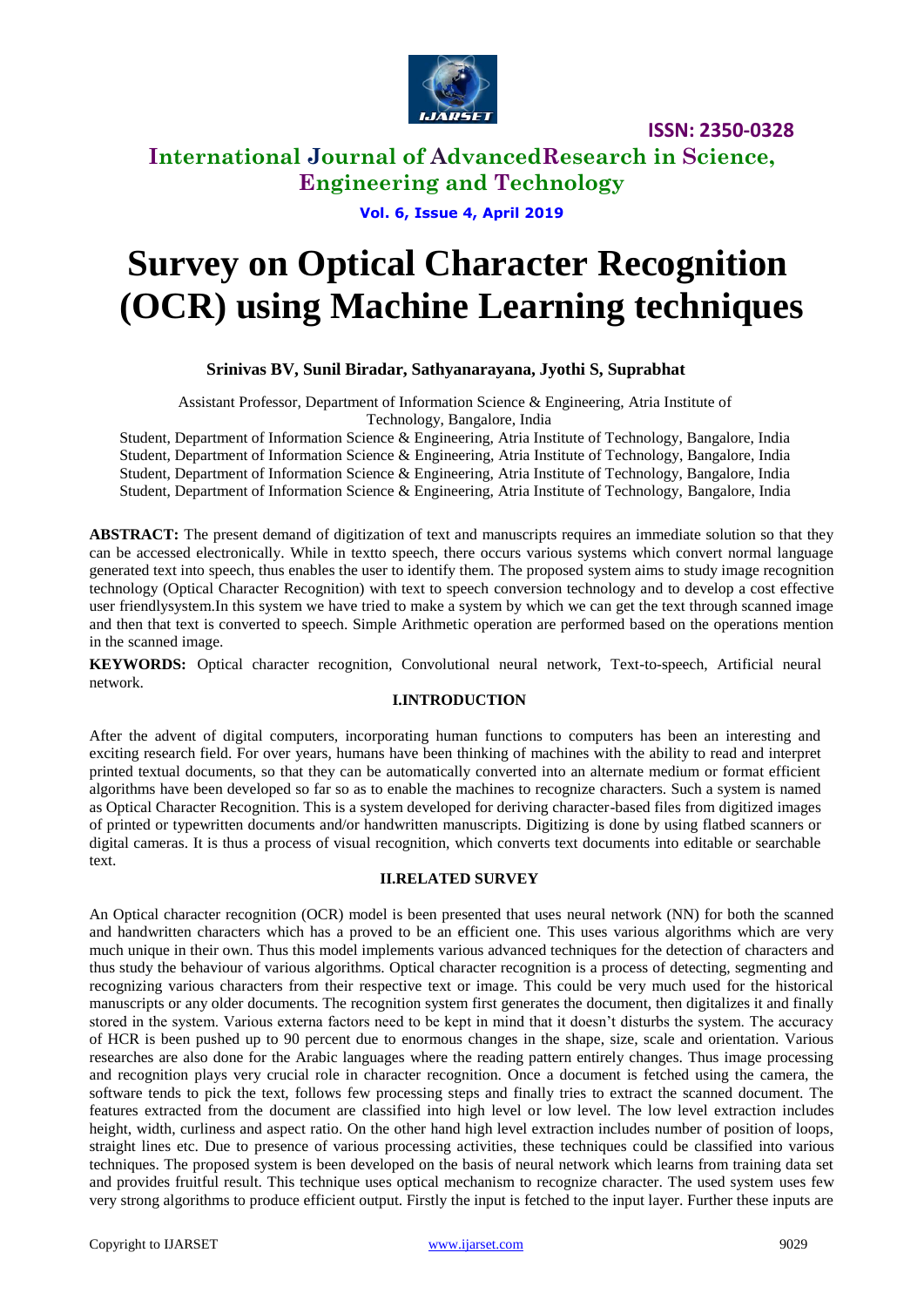

**ISSN: 2350-0328**

# **International Journal of AdvancedResearch in Science, Engineering and Technology**

#### **Vol. 6, Issue 4, April 2019**

propagated through the entire network until the last output unit receives. Due to this forward pass the actual output are predicted. The actual network are further subtracted from the initial input and generates error signal which is based on the back propagation method where the errors are propagated back. The weights are further adjusted and the neural network has just learned from the experience. These network further undergoes supervised training which leads to present at the input layer which passes the pattern to the next neuron presented at the hidden layer. Thus the final output is determined by the activation from output layer. This process is repeated various times and once the network has learned the correct set of classifications for a particular set of input, it can be tested on further test inputs.

Visually challenged individuals find various challenges to find a scanned or printed content that leads to difficulties to differentiate between various properties like exactness, arrangement, center, viability and versatility. A smart system is been used to enable visually challenged person to overcome such problem more productively and precisely. Here an individual uses a camera based assistive device to pursue the entire text paragraph. The following system uses a certain camera so as to fetch the input through the user and later is been recognized by the process of digitization. The scanned document is further been processed by the software called OCR which does the rest of the work. The existing system has a PC program which enables the individual or the user to recognize what is been typed on the screen. Similarly when visually impaired person writes something and if the screen reader finds it wrong then he would press delete to eradicate it. The major issue that arises from this system is that it can read only text and not an image. Thus the screen reader helps to identify character which uses a sounding device that many people find it difficult and complex. Thus to rectify and overcome the problems and consequences from the earlier system an OCR is developed using neural OCR in open computer vision. One of the important aim is to read the document and identify the text and later the image is been captured using webcam which later follows image processing. The later is then recognized using assistance of speaker which helps the user to read the content. The entire process stars with the image capturing where an inbuilt camera captures the fetches input. Special care should be taken to ensure the image is clear. This step is followed by pre-processing where different techniques are used for skew detection like skew-detection, linearization and noise removal. This process verifies whether the point of orientation lies to an extent 15 degrees which ensures a skew detected image and used for further processing. [2]



#### Figure1. System flow process

Once the pre-processing is done the scanned document is fetched to segmentation process. This process results in a breakdown of a scanned image to further simple characters. Further the image is binarized and the spacing is checked. A simple paragraph is first distinguished between various lines which in turn is differentiated into many words and finally to various characters. The feature extraction process of glyph is also done to ensure the consistency. A glyph is a well-defined symbol which has a unique dimension. Thus its recognition plays a very important role in image and text recognition. Finally the last stage includes the feature extraction of the scanned and pre-processed image which uses tesseract OCR engine that differentiates between various characters and finally the visually paired person can overcome their difficulties using text to speech recognition

The following system proposes the recognition of various characters, math expressions that includes various operators. Particularly, there is a need for a portable scanner that would be affordable and easily. This paper gives the complete recognition of characters with the mathematical problems and its solution designed for the visually challenged individuals. The system consists of a webcam interfaced with raspberry pi which accepts a page of handwritten text in scanned document or the math expression written by the user. The proposed system is controlled under Matlab software. In this MATLAB with the help of image processing toolbox Optical Character Recognition is performed with text to speech recognition technique. An image with handwritten text written by user gets converted with each pixel converted with binary "0" and "1" conversion, labelling and segmentation, Synthesizer, the result of math expression which is recognized by the OCR tool is later converted with speech which is heard by external speaker. Controller coding for the